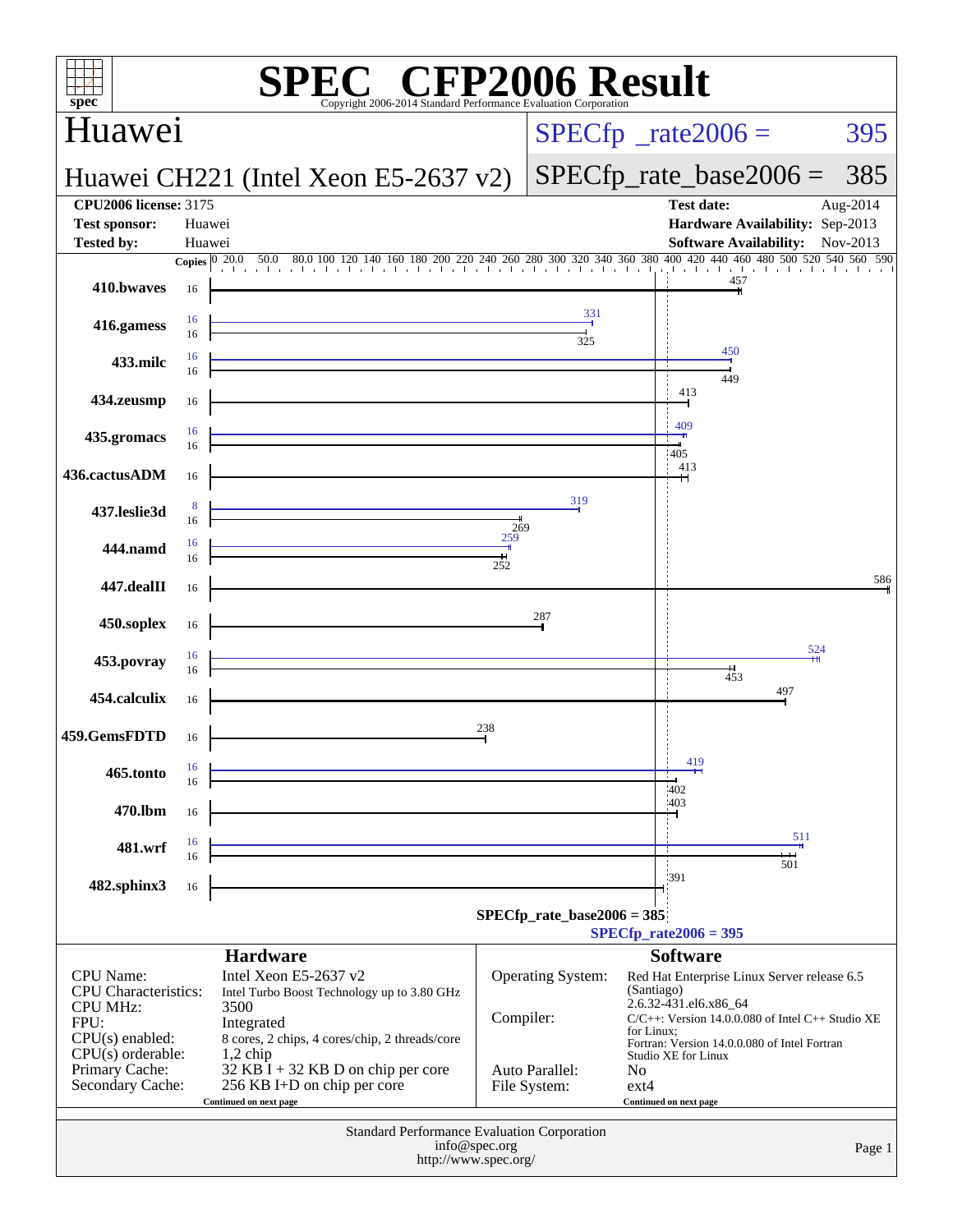

## Huawei

### $SPECTp_rate2006 = 395$

Huawei CH221 (Intel Xeon E5-2637 v2)

### [SPECfp\\_rate\\_base2006 =](http://www.spec.org/auto/cpu2006/Docs/result-fields.html#SPECfpratebase2006) 385

**[CPU2006 license:](http://www.spec.org/auto/cpu2006/Docs/result-fields.html#CPU2006license)** 3175 **[Test date:](http://www.spec.org/auto/cpu2006/Docs/result-fields.html#Testdate)** Aug-2014 **[Test sponsor:](http://www.spec.org/auto/cpu2006/Docs/result-fields.html#Testsponsor)** Huawei **[Hardware Availability:](http://www.spec.org/auto/cpu2006/Docs/result-fields.html#HardwareAvailability)** Sep-2013 **[Tested by:](http://www.spec.org/auto/cpu2006/Docs/result-fields.html#Testedby)** Huawei **[Software Availability:](http://www.spec.org/auto/cpu2006/Docs/result-fields.html#SoftwareAvailability)** Nov-2013 [L3 Cache:](http://www.spec.org/auto/cpu2006/Docs/result-fields.html#L3Cache) 15 MB I+D on chip per chip<br>Other Cache: None [Other Cache:](http://www.spec.org/auto/cpu2006/Docs/result-fields.html#OtherCache) [Memory:](http://www.spec.org/auto/cpu2006/Docs/result-fields.html#Memory) 256 GB (16 x 16 GB 2Rx4 PC3-14900R-13, ECC) [Disk Subsystem:](http://www.spec.org/auto/cpu2006/Docs/result-fields.html#DiskSubsystem) 1 X 300 GB SAS 10000 RPM [Other Hardware:](http://www.spec.org/auto/cpu2006/Docs/result-fields.html#OtherHardware) None [System State:](http://www.spec.org/auto/cpu2006/Docs/result-fields.html#SystemState) Run level 3 (multi-user)<br>Base Pointers: 32/64-bit [Base Pointers:](http://www.spec.org/auto/cpu2006/Docs/result-fields.html#BasePointers) [Peak Pointers:](http://www.spec.org/auto/cpu2006/Docs/result-fields.html#PeakPointers) 32/64-bit [Other Software:](http://www.spec.org/auto/cpu2006/Docs/result-fields.html#OtherSoftware) None

|               |                                                                                                                             |              |                                                                                                                                                      | <b>Results Table</b> |                                                                                                                                              |                                                                               |                                                  |                       |              |                                                                                                     |                     |                                                                                                                                                                                                  |
|---------------|-----------------------------------------------------------------------------------------------------------------------------|--------------|------------------------------------------------------------------------------------------------------------------------------------------------------|----------------------|----------------------------------------------------------------------------------------------------------------------------------------------|-------------------------------------------------------------------------------|--------------------------------------------------|-----------------------|--------------|-----------------------------------------------------------------------------------------------------|---------------------|--------------------------------------------------------------------------------------------------------------------------------------------------------------------------------------------------|
|               |                                                                                                                             |              |                                                                                                                                                      |                      |                                                                                                                                              |                                                                               |                                                  |                       |              |                                                                                                     |                     |                                                                                                                                                                                                  |
|               |                                                                                                                             |              |                                                                                                                                                      |                      |                                                                                                                                              |                                                                               |                                                  |                       |              |                                                                                                     |                     | <b>Ratio</b>                                                                                                                                                                                     |
|               |                                                                                                                             |              |                                                                                                                                                      |                      |                                                                                                                                              | 16                                                                            |                                                  |                       | 476          |                                                                                                     | 476                 | 456                                                                                                                                                                                              |
| 964           |                                                                                                                             | 964          |                                                                                                                                                      | 965                  |                                                                                                                                              | 16                                                                            | 949                                              |                       | 948          | 331                                                                                                 | 948                 | 331                                                                                                                                                                                              |
| 327           |                                                                                                                             | 327          |                                                                                                                                                      | 327                  |                                                                                                                                              | 16                                                                            | 326                                              | 450                   | 327          |                                                                                                     | 326                 | 450                                                                                                                                                                                              |
| 353           |                                                                                                                             | 352          |                                                                                                                                                      | 353                  |                                                                                                                                              | 16                                                                            | 353                                              | 413                   | 352          |                                                                                                     | 353                 | 413                                                                                                                                                                                              |
| 281           |                                                                                                                             | 282          |                                                                                                                                                      | 282                  |                                                                                                                                              | 16                                                                            | 279                                              |                       | 279          |                                                                                                     | 278                 | 411                                                                                                                                                                                              |
| 463           |                                                                                                                             | 463          |                                                                                                                                                      | 469                  |                                                                                                                                              | 16                                                                            | 463                                              |                       | 463          |                                                                                                     | 469                 | 407                                                                                                                                                                                              |
| 560           |                                                                                                                             | 562          |                                                                                                                                                      | 559                  |                                                                                                                                              | 8                                                                             | 236                                              |                       | 236          |                                                                                                     | 236                 | 319                                                                                                                                                                                              |
| 509           |                                                                                                                             | 502          |                                                                                                                                                      | 510                  |                                                                                                                                              | 16                                                                            | 495                                              |                       | 495          |                                                                                                     | 497                 | 258                                                                                                                                                                                              |
| 313           |                                                                                                                             | 313          |                                                                                                                                                      | 312                  |                                                                                                                                              | 16                                                                            | 313                                              |                       | 313          |                                                                                                     | 312                 | 587                                                                                                                                                                                              |
| 463           |                                                                                                                             | 466          |                                                                                                                                                      | 465                  | 287                                                                                                                                          | 16                                                                            | 463                                              | 288                   | 466          | 287                                                                                                 | 465                 | 287                                                                                                                                                                                              |
| 188           |                                                                                                                             | 190          |                                                                                                                                                      | 188                  |                                                                                                                                              | 16                                                                            | 162                                              |                       | 162          | 527                                                                                                 | 163                 | 521                                                                                                                                                                                              |
| 266           |                                                                                                                             | 265          |                                                                                                                                                      | 266                  |                                                                                                                                              | 16                                                                            | 266                                              | 497                   | 265          | 497                                                                                                 | 266                 | 497                                                                                                                                                                                              |
| 712           |                                                                                                                             | 713          |                                                                                                                                                      | 714                  |                                                                                                                                              | 16                                                                            | 712                                              | 238                   | 713          |                                                                                                     | 714                 | 238                                                                                                                                                                                              |
| 391           |                                                                                                                             | 391          |                                                                                                                                                      | 391                  |                                                                                                                                              | 16                                                                            | 376                                              |                       | 370          |                                                                                                     | 375                 | 419                                                                                                                                                                                              |
| 545           |                                                                                                                             | 546          |                                                                                                                                                      | 545                  |                                                                                                                                              | 16                                                                            | 545                                              |                       | 546          |                                                                                                     | 545                 | 404                                                                                                                                                                                              |
| 353           |                                                                                                                             | 362          |                                                                                                                                                      | 357                  | 501                                                                                                                                          | 16                                                                            | 351                                              | 510                   | 350          | 511                                                                                                 | 349                 | 512                                                                                                                                                                                              |
| 797           | 391                                                                                                                         | 797          |                                                                                                                                                      | 796                  |                                                                                                                                              | 16                                                                            | 797                                              | 391                   | 797          | 391                                                                                                 | 796                 | 392                                                                                                                                                                                              |
| <b>Copies</b> | <b>Seconds</b><br>474<br>16<br>16<br>16<br>16<br>16<br>16<br>16<br>16<br>16<br>16<br>16<br>16<br>16<br>16<br>16<br>16<br>16 | Ratio<br>407 | <b>Base</b><br><b>Seconds</b><br>476<br>459<br>325<br>449<br>413<br>413<br>269<br>252<br>586<br>288<br><b>453</b><br>497<br>238<br>402<br>403<br>506 | Ratio                | <b>Seconds</b><br>457<br>476<br>325<br>449<br>413<br>405<br>413<br>267<br>256<br>586<br>287<br>449<br>497<br>238<br>402<br>403<br>494<br>391 | Ratio<br>450l<br>413<br>407<br>269<br>252<br>587<br>497<br>238<br>404<br>392I | <b>Copies</b><br>456<br>325<br>405<br>454<br>403 | <b>Seconds</b><br>474 | <b>Ratio</b> | <b>Peak</b><br><b>Seconds</b><br>459<br>330<br>409<br>413<br>319<br>259<br>586<br>524<br>418<br>403 | <b>Ratio</b><br>457 | <b>Seconds</b><br>450<br>413<br>409<br>413<br>318<br>259<br>586<br>238<br>425<br>403<br>Results appear in the order in which they were run. Bold underlined text indicates a median measurement. |

### **[Submit Notes](http://www.spec.org/auto/cpu2006/Docs/result-fields.html#SubmitNotes)**

 The numactl mechanism was used to bind copies to processors. The config file option 'submit' was used to generate numactl commands to bind each copy to a specific processor. For details, please see the config file.

### **[Operating System Notes](http://www.spec.org/auto/cpu2006/Docs/result-fields.html#OperatingSystemNotes)**

Stack size set to unlimited using "ulimit -s unlimited"

### **[Platform Notes](http://www.spec.org/auto/cpu2006/Docs/result-fields.html#PlatformNotes)**

 Sysinfo program /spec14/config/sysinfo.rev6818 \$Rev: 6818 \$ \$Date:: 2012-07-17 #\$ e86d102572650a6e4d596a3cee98f191 running on localhost.localdomain Sun Aug 24 15:37:25 2014

Continued on next page

Standard Performance Evaluation Corporation [info@spec.org](mailto:info@spec.org) <http://www.spec.org/>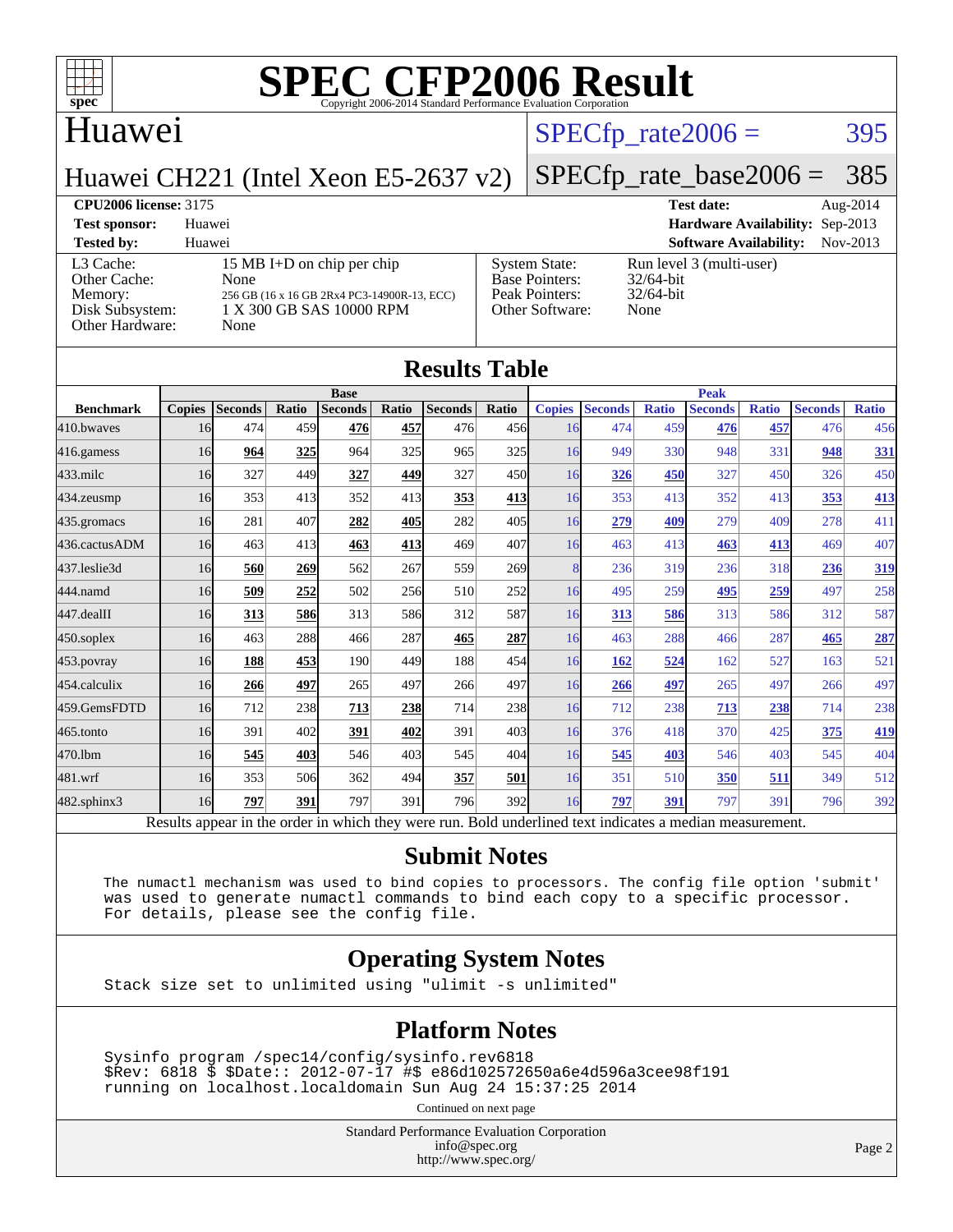

### Huawei

 $SPECTp\_rate2006 = 395$ 

[SPECfp\\_rate\\_base2006 =](http://www.spec.org/auto/cpu2006/Docs/result-fields.html#SPECfpratebase2006) 385

# Huawei CH221 (Intel Xeon E5-2637 v2)

**[CPU2006 license:](http://www.spec.org/auto/cpu2006/Docs/result-fields.html#CPU2006license)** 3175 **[Test date:](http://www.spec.org/auto/cpu2006/Docs/result-fields.html#Testdate)** Aug-2014 **[Test sponsor:](http://www.spec.org/auto/cpu2006/Docs/result-fields.html#Testsponsor)** Huawei **[Hardware Availability:](http://www.spec.org/auto/cpu2006/Docs/result-fields.html#HardwareAvailability)** Sep-2013 **[Tested by:](http://www.spec.org/auto/cpu2006/Docs/result-fields.html#Testedby)** Huawei **[Software Availability:](http://www.spec.org/auto/cpu2006/Docs/result-fields.html#SoftwareAvailability)** Nov-2013

### **[Platform Notes \(Continued\)](http://www.spec.org/auto/cpu2006/Docs/result-fields.html#PlatformNotes)**

Standard Performance Evaluation Corporation [info@spec.org](mailto:info@spec.org) This section contains SUT (System Under Test) info as seen by some common utilities. To remove or add to this section, see: <http://www.spec.org/cpu2006/Docs/config.html#sysinfo> From /proc/cpuinfo model name : Intel $(R)$  Xeon $(R)$  CPU E5-2637 v2 @ 3.50GHz 2 "physical id"s (chips) 16 "processors" cores, siblings (Caution: counting these is hw and system dependent. The following excerpts from /proc/cpuinfo might not be reliable. Use with caution.) cpu cores : 4 siblings : 8 physical 0: cores 1 2 3 4 physical 1: cores 1 2 3 4 cache size : 15360 KB From /proc/meminfo<br>MemTotal: 264478184 kB HugePages\_Total: 0<br>Hugepagesize: 2048 kB Hugepagesize: /usr/bin/lsb\_release -d Red Hat Enterprise Linux Server release 6.5 (Santiago) From /etc/\*release\* /etc/\*version\* redhat-release: Red Hat Enterprise Linux Server release 6.5 (Santiago) system-release: Red Hat Enterprise Linux Server release 6.5 (Santiago) system-release-cpe: cpe:/o:redhat:enterprise\_linux:6server:ga:server uname -a: Linux localhost.localdomain 2.6.32-431.el6.x86\_64 #1 SMP Sun Nov 10 22:19:54 EST 2013 x86\_64 x86\_64 x86\_64 GNU/Linux run-level 3 Aug 22 01:34 SPEC is set to: /spec14<br>Filesystem Type Type Size Used Avail Use% Mounted on /dev/sda2 ext4 265G 54G 198G 22% / Additional information from dmidecode: BIOS Insyde Corp. RMIBV629 05/12/2014 Memory: 10x Hynix HMT42GR7AFR4C-RD 16 GB 1866 MHz 2 rank 8x NO DIMM NO DIMM 6x Samsung M393B2G70DB0-CMA 16 GB 1866 MHz 2 rank (End of data from sysinfo program)

<http://www.spec.org/>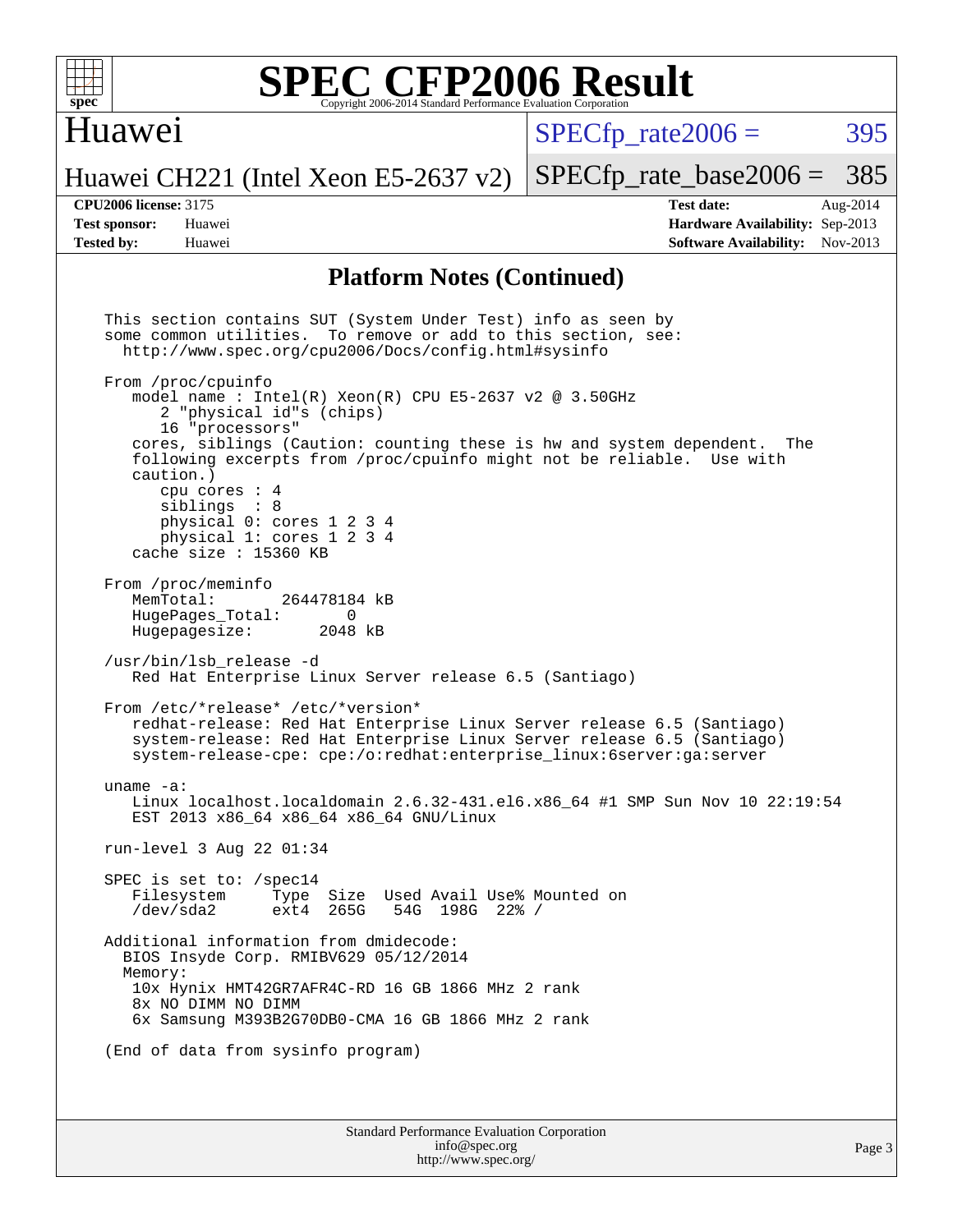

### Huawei

 $SPECTp\_rate2006 = 395$ 

Huawei CH221 (Intel Xeon E5-2637 v2)

**[Test sponsor:](http://www.spec.org/auto/cpu2006/Docs/result-fields.html#Testsponsor)** Huawei **[Hardware Availability:](http://www.spec.org/auto/cpu2006/Docs/result-fields.html#HardwareAvailability)** Sep-2013 **[Tested by:](http://www.spec.org/auto/cpu2006/Docs/result-fields.html#Testedby)** Huawei **[Software Availability:](http://www.spec.org/auto/cpu2006/Docs/result-fields.html#SoftwareAvailability)** Nov-2013

[SPECfp\\_rate\\_base2006 =](http://www.spec.org/auto/cpu2006/Docs/result-fields.html#SPECfpratebase2006) 385 **[CPU2006 license:](http://www.spec.org/auto/cpu2006/Docs/result-fields.html#CPU2006license)** 3175 **[Test date:](http://www.spec.org/auto/cpu2006/Docs/result-fields.html#Testdate)** Aug-2014

### **[General Notes](http://www.spec.org/auto/cpu2006/Docs/result-fields.html#GeneralNotes)**

Environment variables set by runspec before the start of the run: LD LIBRARY PATH = "/spec14/libs/32:/spec14/libs/64:/spec14/sh"

 Binaries compiled on a system with 1x Core i7-860 CPU + 8GB memory using RedHat EL 6.4 Transparent Huge Pages enabled with: echo always > /sys/kernel/mm/redhat\_transparent\_hugepage/enabled Filesystem page cache cleared with: echo 1> /proc/sys/vm/drop\_caches runspec command invoked through numactl i.e.: numactl --interleave=all runspec <etc>

### **[Base Compiler Invocation](http://www.spec.org/auto/cpu2006/Docs/result-fields.html#BaseCompilerInvocation)**

[C benchmarks](http://www.spec.org/auto/cpu2006/Docs/result-fields.html#Cbenchmarks):  $\text{icc}$   $-\text{m64}$ 

[C++ benchmarks:](http://www.spec.org/auto/cpu2006/Docs/result-fields.html#CXXbenchmarks) [icpc -m64](http://www.spec.org/cpu2006/results/res2014q3/cpu2006-20140826-31062.flags.html#user_CXXbase_intel_icpc_64bit_bedb90c1146cab66620883ef4f41a67e)

[Fortran benchmarks](http://www.spec.org/auto/cpu2006/Docs/result-fields.html#Fortranbenchmarks): [ifort -m64](http://www.spec.org/cpu2006/results/res2014q3/cpu2006-20140826-31062.flags.html#user_FCbase_intel_ifort_64bit_ee9d0fb25645d0210d97eb0527dcc06e)

[Benchmarks using both Fortran and C](http://www.spec.org/auto/cpu2006/Docs/result-fields.html#BenchmarksusingbothFortranandC): [icc -m64](http://www.spec.org/cpu2006/results/res2014q3/cpu2006-20140826-31062.flags.html#user_CC_FCbase_intel_icc_64bit_0b7121f5ab7cfabee23d88897260401c) [ifort -m64](http://www.spec.org/cpu2006/results/res2014q3/cpu2006-20140826-31062.flags.html#user_CC_FCbase_intel_ifort_64bit_ee9d0fb25645d0210d97eb0527dcc06e)

## **[Base Portability Flags](http://www.spec.org/auto/cpu2006/Docs/result-fields.html#BasePortabilityFlags)**

| 410.bwaves: -DSPEC CPU LP64                 |                                                                |
|---------------------------------------------|----------------------------------------------------------------|
| 416.gamess: -DSPEC_CPU_LP64                 |                                                                |
| 433.milc: -DSPEC CPU LP64                   |                                                                |
| 434.zeusmp: - DSPEC_CPU_LP64                |                                                                |
| 435.gromacs: -DSPEC_CPU_LP64 -nofor_main    |                                                                |
| 436.cactusADM: -DSPEC CPU LP64 -nofor main  |                                                                |
| 437.leslie3d: -DSPEC CPU LP64               |                                                                |
| 444.namd: -DSPEC CPU LP64                   |                                                                |
| 447.dealII: -DSPEC CPU LP64                 |                                                                |
| 450.soplex: - DSPEC CPU LP64                |                                                                |
| 453.povray: -DSPEC_CPU_LP64                 |                                                                |
| 454.calculix: - DSPEC CPU LP64 - nofor main |                                                                |
| 459. GemsFDTD: - DSPEC CPU LP64             |                                                                |
| 465.tonto: - DSPEC CPU LP64                 |                                                                |
| 470.1bm: - DSPEC CPU LP64                   |                                                                |
|                                             | 481.wrf: -DSPEC CPU_LP64 -DSPEC_CPU_CASE_FLAG -DSPEC_CPU_LINUX |
| 482.sphinx3: -DSPEC_CPU_LP64                |                                                                |
|                                             |                                                                |

| <b>Standard Performance Evaluation Corporation</b> |
|----------------------------------------------------|
| info@spec.org                                      |
| http://www.spec.org/                               |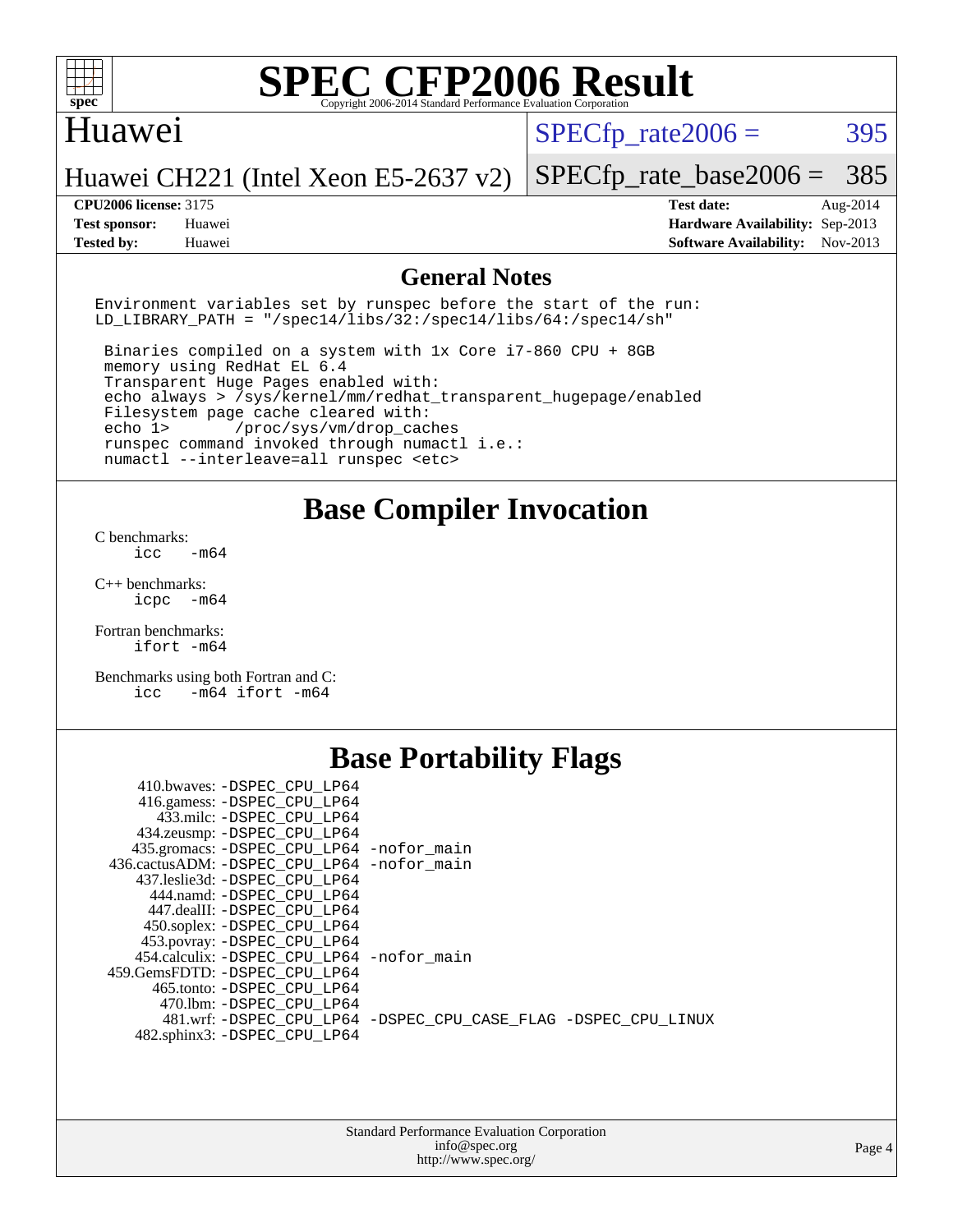

### Huawei

 $SPECTp\_rate2006 = 395$ 

[SPECfp\\_rate\\_base2006 =](http://www.spec.org/auto/cpu2006/Docs/result-fields.html#SPECfpratebase2006) 385

Huawei CH221 (Intel Xeon E5-2637 v2)

**[CPU2006 license:](http://www.spec.org/auto/cpu2006/Docs/result-fields.html#CPU2006license)** 3175 **[Test date:](http://www.spec.org/auto/cpu2006/Docs/result-fields.html#Testdate)** Aug-2014 **[Test sponsor:](http://www.spec.org/auto/cpu2006/Docs/result-fields.html#Testsponsor)** Huawei **[Hardware Availability:](http://www.spec.org/auto/cpu2006/Docs/result-fields.html#HardwareAvailability)** Sep-2013 **[Tested by:](http://www.spec.org/auto/cpu2006/Docs/result-fields.html#Testedby)** Huawei **[Software Availability:](http://www.spec.org/auto/cpu2006/Docs/result-fields.html#SoftwareAvailability)** Nov-2013

### **[Base Optimization Flags](http://www.spec.org/auto/cpu2006/Docs/result-fields.html#BaseOptimizationFlags)**

[C benchmarks](http://www.spec.org/auto/cpu2006/Docs/result-fields.html#Cbenchmarks):

[-xAVX](http://www.spec.org/cpu2006/results/res2014q3/cpu2006-20140826-31062.flags.html#user_CCbase_f-xAVX) [-ipo](http://www.spec.org/cpu2006/results/res2014q3/cpu2006-20140826-31062.flags.html#user_CCbase_f-ipo) [-O3](http://www.spec.org/cpu2006/results/res2014q3/cpu2006-20140826-31062.flags.html#user_CCbase_f-O3) [-no-prec-div](http://www.spec.org/cpu2006/results/res2014q3/cpu2006-20140826-31062.flags.html#user_CCbase_f-no-prec-div) [-opt-prefetch](http://www.spec.org/cpu2006/results/res2014q3/cpu2006-20140826-31062.flags.html#user_CCbase_f-opt-prefetch) [-auto-p32](http://www.spec.org/cpu2006/results/res2014q3/cpu2006-20140826-31062.flags.html#user_CCbase_f-auto-p32) [-ansi-alias](http://www.spec.org/cpu2006/results/res2014q3/cpu2006-20140826-31062.flags.html#user_CCbase_f-ansi-alias) [-opt-mem-layout-trans=3](http://www.spec.org/cpu2006/results/res2014q3/cpu2006-20140826-31062.flags.html#user_CCbase_f-opt-mem-layout-trans_a7b82ad4bd7abf52556d4961a2ae94d5)

[C++ benchmarks:](http://www.spec.org/auto/cpu2006/Docs/result-fields.html#CXXbenchmarks)

[-xAVX](http://www.spec.org/cpu2006/results/res2014q3/cpu2006-20140826-31062.flags.html#user_CXXbase_f-xAVX) [-ipo](http://www.spec.org/cpu2006/results/res2014q3/cpu2006-20140826-31062.flags.html#user_CXXbase_f-ipo) [-O3](http://www.spec.org/cpu2006/results/res2014q3/cpu2006-20140826-31062.flags.html#user_CXXbase_f-O3) [-no-prec-div](http://www.spec.org/cpu2006/results/res2014q3/cpu2006-20140826-31062.flags.html#user_CXXbase_f-no-prec-div) [-opt-prefetch](http://www.spec.org/cpu2006/results/res2014q3/cpu2006-20140826-31062.flags.html#user_CXXbase_f-opt-prefetch) [-auto-p32](http://www.spec.org/cpu2006/results/res2014q3/cpu2006-20140826-31062.flags.html#user_CXXbase_f-auto-p32) [-ansi-alias](http://www.spec.org/cpu2006/results/res2014q3/cpu2006-20140826-31062.flags.html#user_CXXbase_f-ansi-alias) [-opt-mem-layout-trans=3](http://www.spec.org/cpu2006/results/res2014q3/cpu2006-20140826-31062.flags.html#user_CXXbase_f-opt-mem-layout-trans_a7b82ad4bd7abf52556d4961a2ae94d5)

[Fortran benchmarks](http://www.spec.org/auto/cpu2006/Docs/result-fields.html#Fortranbenchmarks): [-xAVX](http://www.spec.org/cpu2006/results/res2014q3/cpu2006-20140826-31062.flags.html#user_FCbase_f-xAVX) [-ipo](http://www.spec.org/cpu2006/results/res2014q3/cpu2006-20140826-31062.flags.html#user_FCbase_f-ipo) [-O3](http://www.spec.org/cpu2006/results/res2014q3/cpu2006-20140826-31062.flags.html#user_FCbase_f-O3) [-no-prec-div](http://www.spec.org/cpu2006/results/res2014q3/cpu2006-20140826-31062.flags.html#user_FCbase_f-no-prec-div) [-opt-prefetch](http://www.spec.org/cpu2006/results/res2014q3/cpu2006-20140826-31062.flags.html#user_FCbase_f-opt-prefetch)

[Benchmarks using both Fortran and C](http://www.spec.org/auto/cpu2006/Docs/result-fields.html#BenchmarksusingbothFortranandC):

[-xAVX](http://www.spec.org/cpu2006/results/res2014q3/cpu2006-20140826-31062.flags.html#user_CC_FCbase_f-xAVX) [-ipo](http://www.spec.org/cpu2006/results/res2014q3/cpu2006-20140826-31062.flags.html#user_CC_FCbase_f-ipo) [-O3](http://www.spec.org/cpu2006/results/res2014q3/cpu2006-20140826-31062.flags.html#user_CC_FCbase_f-O3) [-no-prec-div](http://www.spec.org/cpu2006/results/res2014q3/cpu2006-20140826-31062.flags.html#user_CC_FCbase_f-no-prec-div) [-opt-prefetch](http://www.spec.org/cpu2006/results/res2014q3/cpu2006-20140826-31062.flags.html#user_CC_FCbase_f-opt-prefetch) [-auto-p32](http://www.spec.org/cpu2006/results/res2014q3/cpu2006-20140826-31062.flags.html#user_CC_FCbase_f-auto-p32) [-ansi-alias](http://www.spec.org/cpu2006/results/res2014q3/cpu2006-20140826-31062.flags.html#user_CC_FCbase_f-ansi-alias) [-opt-mem-layout-trans=3](http://www.spec.org/cpu2006/results/res2014q3/cpu2006-20140826-31062.flags.html#user_CC_FCbase_f-opt-mem-layout-trans_a7b82ad4bd7abf52556d4961a2ae94d5)

### **[Peak Compiler Invocation](http://www.spec.org/auto/cpu2006/Docs/result-fields.html#PeakCompilerInvocation)**

[C benchmarks](http://www.spec.org/auto/cpu2006/Docs/result-fields.html#Cbenchmarks):  $\text{icc}$  -m64

[C++ benchmarks:](http://www.spec.org/auto/cpu2006/Docs/result-fields.html#CXXbenchmarks) [icpc -m64](http://www.spec.org/cpu2006/results/res2014q3/cpu2006-20140826-31062.flags.html#user_CXXpeak_intel_icpc_64bit_bedb90c1146cab66620883ef4f41a67e)

[Fortran benchmarks](http://www.spec.org/auto/cpu2006/Docs/result-fields.html#Fortranbenchmarks): [ifort -m64](http://www.spec.org/cpu2006/results/res2014q3/cpu2006-20140826-31062.flags.html#user_FCpeak_intel_ifort_64bit_ee9d0fb25645d0210d97eb0527dcc06e)

[Benchmarks using both Fortran and C](http://www.spec.org/auto/cpu2006/Docs/result-fields.html#BenchmarksusingbothFortranandC): [icc -m64](http://www.spec.org/cpu2006/results/res2014q3/cpu2006-20140826-31062.flags.html#user_CC_FCpeak_intel_icc_64bit_0b7121f5ab7cfabee23d88897260401c) [ifort -m64](http://www.spec.org/cpu2006/results/res2014q3/cpu2006-20140826-31062.flags.html#user_CC_FCpeak_intel_ifort_64bit_ee9d0fb25645d0210d97eb0527dcc06e)

### **[Peak Portability Flags](http://www.spec.org/auto/cpu2006/Docs/result-fields.html#PeakPortabilityFlags)**

Same as Base Portability Flags

## **[Peak Optimization Flags](http://www.spec.org/auto/cpu2006/Docs/result-fields.html#PeakOptimizationFlags)**

[C benchmarks](http://www.spec.org/auto/cpu2006/Docs/result-fields.html#Cbenchmarks):

 433.milc: [-xAVX](http://www.spec.org/cpu2006/results/res2014q3/cpu2006-20140826-31062.flags.html#user_peakPASS2_CFLAGSPASS2_LDFLAGS433_milc_f-xAVX)(pass 2) [-prof-gen](http://www.spec.org/cpu2006/results/res2014q3/cpu2006-20140826-31062.flags.html#user_peakPASS1_CFLAGSPASS1_LDFLAGS433_milc_prof_gen_e43856698f6ca7b7e442dfd80e94a8fc)(pass 1) [-ipo](http://www.spec.org/cpu2006/results/res2014q3/cpu2006-20140826-31062.flags.html#user_peakPASS2_CFLAGSPASS2_LDFLAGS433_milc_f-ipo)(pass 2) [-O3](http://www.spec.org/cpu2006/results/res2014q3/cpu2006-20140826-31062.flags.html#user_peakPASS2_CFLAGSPASS2_LDFLAGS433_milc_f-O3)(pass 2) [-no-prec-div](http://www.spec.org/cpu2006/results/res2014q3/cpu2006-20140826-31062.flags.html#user_peakPASS2_CFLAGSPASS2_LDFLAGS433_milc_f-no-prec-div)(pass 2) [-opt-mem-layout-trans=3](http://www.spec.org/cpu2006/results/res2014q3/cpu2006-20140826-31062.flags.html#user_peakPASS2_CFLAGS433_milc_f-opt-mem-layout-trans_a7b82ad4bd7abf52556d4961a2ae94d5)(pass 2) [-prof-use](http://www.spec.org/cpu2006/results/res2014q3/cpu2006-20140826-31062.flags.html#user_peakPASS2_CFLAGSPASS2_LDFLAGS433_milc_prof_use_bccf7792157ff70d64e32fe3e1250b55)(pass 2) [-auto-ilp32](http://www.spec.org/cpu2006/results/res2014q3/cpu2006-20140826-31062.flags.html#user_peakCOPTIMIZE433_milc_f-auto-ilp32)

 $470$ .lbm: basepeak = yes

Continued on next page

Standard Performance Evaluation Corporation [info@spec.org](mailto:info@spec.org) <http://www.spec.org/>

Page 5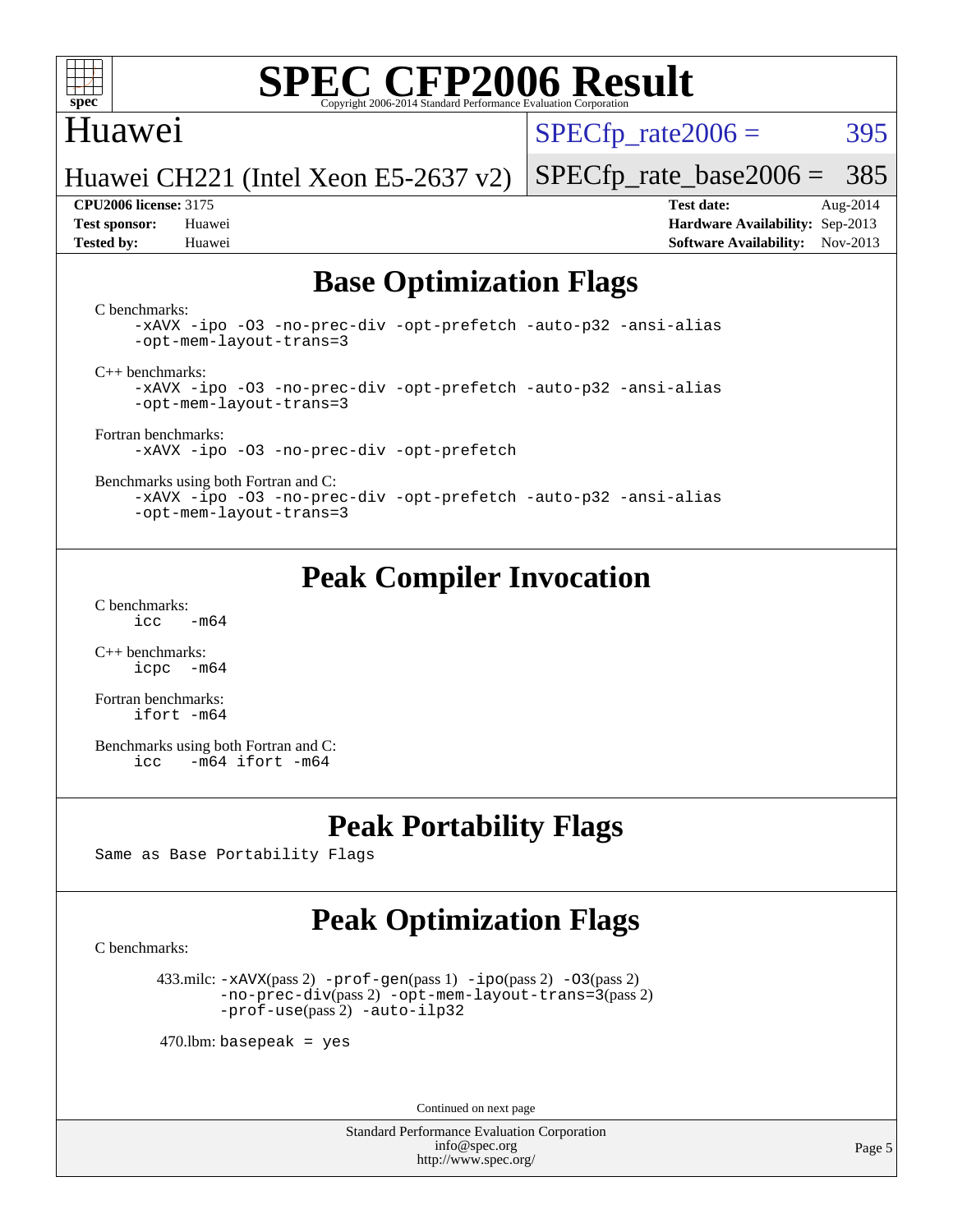

Huawei

 $SPECTp\_rate2006 = 395$ 

Huawei CH221 (Intel Xeon E5-2637 v2) [SPECfp\\_rate\\_base2006 =](http://www.spec.org/auto/cpu2006/Docs/result-fields.html#SPECfpratebase2006) 385

**[CPU2006 license:](http://www.spec.org/auto/cpu2006/Docs/result-fields.html#CPU2006license)** 3175 **[Test date:](http://www.spec.org/auto/cpu2006/Docs/result-fields.html#Testdate)** Aug-2014 **[Test sponsor:](http://www.spec.org/auto/cpu2006/Docs/result-fields.html#Testsponsor)** Huawei **[Hardware Availability:](http://www.spec.org/auto/cpu2006/Docs/result-fields.html#HardwareAvailability)** Sep-2013 **[Tested by:](http://www.spec.org/auto/cpu2006/Docs/result-fields.html#Testedby)** Huawei **[Software Availability:](http://www.spec.org/auto/cpu2006/Docs/result-fields.html#SoftwareAvailability)** Nov-2013

## **[Peak Optimization Flags \(Continued\)](http://www.spec.org/auto/cpu2006/Docs/result-fields.html#PeakOptimizationFlags)**

 $482$ .sphinx $3$ : basepeak = yes

### [C++ benchmarks:](http://www.spec.org/auto/cpu2006/Docs/result-fields.html#CXXbenchmarks)

444.namd:  $-x$ AVX(pass 2)  $-p$ rof-gen(pass 1)  $-p$ ipo(pass 2)  $-03$ (pass 2) [-no-prec-div](http://www.spec.org/cpu2006/results/res2014q3/cpu2006-20140826-31062.flags.html#user_peakPASS2_CXXFLAGSPASS2_LDFLAGS444_namd_f-no-prec-div)(pass 2) [-opt-mem-layout-trans=3](http://www.spec.org/cpu2006/results/res2014q3/cpu2006-20140826-31062.flags.html#user_peakPASS2_CXXFLAGS444_namd_f-opt-mem-layout-trans_a7b82ad4bd7abf52556d4961a2ae94d5)(pass 2) [-prof-use](http://www.spec.org/cpu2006/results/res2014q3/cpu2006-20140826-31062.flags.html#user_peakPASS2_CXXFLAGSPASS2_LDFLAGS444_namd_prof_use_bccf7792157ff70d64e32fe3e1250b55)(pass 2) [-fno-alias](http://www.spec.org/cpu2006/results/res2014q3/cpu2006-20140826-31062.flags.html#user_peakCXXOPTIMIZE444_namd_f-no-alias_694e77f6c5a51e658e82ccff53a9e63a) [-auto-ilp32](http://www.spec.org/cpu2006/results/res2014q3/cpu2006-20140826-31062.flags.html#user_peakCXXOPTIMIZE444_namd_f-auto-ilp32)  $447$ .dealII: basepeak = yes 450.soplex: basepeak = yes 453.povray: [-xAVX](http://www.spec.org/cpu2006/results/res2014q3/cpu2006-20140826-31062.flags.html#user_peakPASS2_CXXFLAGSPASS2_LDFLAGS453_povray_f-xAVX)(pass 2) [-prof-gen](http://www.spec.org/cpu2006/results/res2014q3/cpu2006-20140826-31062.flags.html#user_peakPASS1_CXXFLAGSPASS1_LDFLAGS453_povray_prof_gen_e43856698f6ca7b7e442dfd80e94a8fc)(pass 1) [-ipo](http://www.spec.org/cpu2006/results/res2014q3/cpu2006-20140826-31062.flags.html#user_peakPASS2_CXXFLAGSPASS2_LDFLAGS453_povray_f-ipo)(pass 2) [-O3](http://www.spec.org/cpu2006/results/res2014q3/cpu2006-20140826-31062.flags.html#user_peakPASS2_CXXFLAGSPASS2_LDFLAGS453_povray_f-O3)(pass 2) [-no-prec-div](http://www.spec.org/cpu2006/results/res2014q3/cpu2006-20140826-31062.flags.html#user_peakPASS2_CXXFLAGSPASS2_LDFLAGS453_povray_f-no-prec-div)(pass 2) [-opt-mem-layout-trans=3](http://www.spec.org/cpu2006/results/res2014q3/cpu2006-20140826-31062.flags.html#user_peakPASS2_CXXFLAGS453_povray_f-opt-mem-layout-trans_a7b82ad4bd7abf52556d4961a2ae94d5)(pass 2) [-prof-use](http://www.spec.org/cpu2006/results/res2014q3/cpu2006-20140826-31062.flags.html#user_peakPASS2_CXXFLAGSPASS2_LDFLAGS453_povray_prof_use_bccf7792157ff70d64e32fe3e1250b55)(pass 2) [-unroll4](http://www.spec.org/cpu2006/results/res2014q3/cpu2006-20140826-31062.flags.html#user_peakCXXOPTIMIZE453_povray_f-unroll_4e5e4ed65b7fd20bdcd365bec371b81f) [-ansi-alias](http://www.spec.org/cpu2006/results/res2014q3/cpu2006-20140826-31062.flags.html#user_peakCXXOPTIMIZE453_povray_f-ansi-alias) [Fortran benchmarks](http://www.spec.org/auto/cpu2006/Docs/result-fields.html#Fortranbenchmarks):  $410.bwaves: basepeak = yes$  416.gamess: [-xAVX](http://www.spec.org/cpu2006/results/res2014q3/cpu2006-20140826-31062.flags.html#user_peakPASS2_FFLAGSPASS2_LDFLAGS416_gamess_f-xAVX)(pass 2) [-prof-gen](http://www.spec.org/cpu2006/results/res2014q3/cpu2006-20140826-31062.flags.html#user_peakPASS1_FFLAGSPASS1_LDFLAGS416_gamess_prof_gen_e43856698f6ca7b7e442dfd80e94a8fc)(pass 1) [-ipo](http://www.spec.org/cpu2006/results/res2014q3/cpu2006-20140826-31062.flags.html#user_peakPASS2_FFLAGSPASS2_LDFLAGS416_gamess_f-ipo)(pass 2) [-O3](http://www.spec.org/cpu2006/results/res2014q3/cpu2006-20140826-31062.flags.html#user_peakPASS2_FFLAGSPASS2_LDFLAGS416_gamess_f-O3)(pass 2) [-no-prec-div](http://www.spec.org/cpu2006/results/res2014q3/cpu2006-20140826-31062.flags.html#user_peakPASS2_FFLAGSPASS2_LDFLAGS416_gamess_f-no-prec-div)(pass 2) [-prof-use](http://www.spec.org/cpu2006/results/res2014q3/cpu2006-20140826-31062.flags.html#user_peakPASS2_FFLAGSPASS2_LDFLAGS416_gamess_prof_use_bccf7792157ff70d64e32fe3e1250b55)(pass 2) [-unroll2](http://www.spec.org/cpu2006/results/res2014q3/cpu2006-20140826-31062.flags.html#user_peakOPTIMIZE416_gamess_f-unroll_784dae83bebfb236979b41d2422d7ec2) [-inline-level=0](http://www.spec.org/cpu2006/results/res2014q3/cpu2006-20140826-31062.flags.html#user_peakOPTIMIZE416_gamess_f-inline-level_318d07a09274ad25e8d15dbfaa68ba50) [-scalar-rep-](http://www.spec.org/cpu2006/results/res2014q3/cpu2006-20140826-31062.flags.html#user_peakOPTIMIZE416_gamess_f-disablescalarrep_abbcad04450fb118e4809c81d83c8a1d) 434.zeusmp: basepeak = yes 437.leslie3d: [-xAVX](http://www.spec.org/cpu2006/results/res2014q3/cpu2006-20140826-31062.flags.html#user_peakOPTIMIZE437_leslie3d_f-xAVX) [-ipo](http://www.spec.org/cpu2006/results/res2014q3/cpu2006-20140826-31062.flags.html#user_peakOPTIMIZE437_leslie3d_f-ipo) [-O3](http://www.spec.org/cpu2006/results/res2014q3/cpu2006-20140826-31062.flags.html#user_peakOPTIMIZE437_leslie3d_f-O3) [-no-prec-div](http://www.spec.org/cpu2006/results/res2014q3/cpu2006-20140826-31062.flags.html#user_peakOPTIMIZE437_leslie3d_f-no-prec-div) [-opt-prefetch](http://www.spec.org/cpu2006/results/res2014q3/cpu2006-20140826-31062.flags.html#user_peakOPTIMIZE437_leslie3d_f-opt-prefetch)

459.GemsFDTD: basepeak = yes

 465.tonto: [-xAVX](http://www.spec.org/cpu2006/results/res2014q3/cpu2006-20140826-31062.flags.html#user_peakPASS2_FFLAGSPASS2_LDFLAGS465_tonto_f-xAVX)(pass 2) [-prof-gen](http://www.spec.org/cpu2006/results/res2014q3/cpu2006-20140826-31062.flags.html#user_peakPASS1_FFLAGSPASS1_LDFLAGS465_tonto_prof_gen_e43856698f6ca7b7e442dfd80e94a8fc)(pass 1) [-ipo](http://www.spec.org/cpu2006/results/res2014q3/cpu2006-20140826-31062.flags.html#user_peakPASS2_FFLAGSPASS2_LDFLAGS465_tonto_f-ipo)(pass 2) [-O3](http://www.spec.org/cpu2006/results/res2014q3/cpu2006-20140826-31062.flags.html#user_peakPASS2_FFLAGSPASS2_LDFLAGS465_tonto_f-O3)(pass 2) [-no-prec-div](http://www.spec.org/cpu2006/results/res2014q3/cpu2006-20140826-31062.flags.html#user_peakPASS2_FFLAGSPASS2_LDFLAGS465_tonto_f-no-prec-div)(pass 2) [-prof-use](http://www.spec.org/cpu2006/results/res2014q3/cpu2006-20140826-31062.flags.html#user_peakPASS2_FFLAGSPASS2_LDFLAGS465_tonto_prof_use_bccf7792157ff70d64e32fe3e1250b55)(pass 2) [-unroll4](http://www.spec.org/cpu2006/results/res2014q3/cpu2006-20140826-31062.flags.html#user_peakOPTIMIZE465_tonto_f-unroll_4e5e4ed65b7fd20bdcd365bec371b81f) [-auto](http://www.spec.org/cpu2006/results/res2014q3/cpu2006-20140826-31062.flags.html#user_peakOPTIMIZE465_tonto_f-auto) [-inline-calloc](http://www.spec.org/cpu2006/results/res2014q3/cpu2006-20140826-31062.flags.html#user_peakOPTIMIZE465_tonto_f-inline-calloc) [-opt-malloc-options=3](http://www.spec.org/cpu2006/results/res2014q3/cpu2006-20140826-31062.flags.html#user_peakOPTIMIZE465_tonto_f-opt-malloc-options_13ab9b803cf986b4ee62f0a5998c2238)

[Benchmarks using both Fortran and C](http://www.spec.org/auto/cpu2006/Docs/result-fields.html#BenchmarksusingbothFortranandC):

 435.gromacs: [-xAVX](http://www.spec.org/cpu2006/results/res2014q3/cpu2006-20140826-31062.flags.html#user_peakPASS2_CFLAGSPASS2_FFLAGSPASS2_LDFLAGS435_gromacs_f-xAVX)(pass 2) [-prof-gen](http://www.spec.org/cpu2006/results/res2014q3/cpu2006-20140826-31062.flags.html#user_peakPASS1_CFLAGSPASS1_FFLAGSPASS1_LDFLAGS435_gromacs_prof_gen_e43856698f6ca7b7e442dfd80e94a8fc)(pass 1) [-ipo](http://www.spec.org/cpu2006/results/res2014q3/cpu2006-20140826-31062.flags.html#user_peakPASS2_CFLAGSPASS2_FFLAGSPASS2_LDFLAGS435_gromacs_f-ipo)(pass 2) [-O3](http://www.spec.org/cpu2006/results/res2014q3/cpu2006-20140826-31062.flags.html#user_peakPASS2_CFLAGSPASS2_FFLAGSPASS2_LDFLAGS435_gromacs_f-O3)(pass 2) [-no-prec-div](http://www.spec.org/cpu2006/results/res2014q3/cpu2006-20140826-31062.flags.html#user_peakPASS2_CFLAGSPASS2_FFLAGSPASS2_LDFLAGS435_gromacs_f-no-prec-div)(pass 2) [-opt-mem-layout-trans=3](http://www.spec.org/cpu2006/results/res2014q3/cpu2006-20140826-31062.flags.html#user_peakPASS2_CFLAGS435_gromacs_f-opt-mem-layout-trans_a7b82ad4bd7abf52556d4961a2ae94d5)(pass 2) [-prof-use](http://www.spec.org/cpu2006/results/res2014q3/cpu2006-20140826-31062.flags.html#user_peakPASS2_CFLAGSPASS2_FFLAGSPASS2_LDFLAGS435_gromacs_prof_use_bccf7792157ff70d64e32fe3e1250b55)(pass 2) [-opt-prefetch](http://www.spec.org/cpu2006/results/res2014q3/cpu2006-20140826-31062.flags.html#user_peakOPTIMIZE435_gromacs_f-opt-prefetch) [-auto-ilp32](http://www.spec.org/cpu2006/results/res2014q3/cpu2006-20140826-31062.flags.html#user_peakCOPTIMIZE435_gromacs_f-auto-ilp32)

436.cactusADM: basepeak = yes

454.calculix: basepeak = yes

481.wrf: [-xAVX](http://www.spec.org/cpu2006/results/res2014q3/cpu2006-20140826-31062.flags.html#user_peakOPTIMIZE481_wrf_f-xAVX) [-ipo](http://www.spec.org/cpu2006/results/res2014q3/cpu2006-20140826-31062.flags.html#user_peakOPTIMIZE481_wrf_f-ipo) [-O3](http://www.spec.org/cpu2006/results/res2014q3/cpu2006-20140826-31062.flags.html#user_peakOPTIMIZE481_wrf_f-O3) [-no-prec-div](http://www.spec.org/cpu2006/results/res2014q3/cpu2006-20140826-31062.flags.html#user_peakOPTIMIZE481_wrf_f-no-prec-div) [-auto-ilp32](http://www.spec.org/cpu2006/results/res2014q3/cpu2006-20140826-31062.flags.html#user_peakCOPTIMIZE481_wrf_f-auto-ilp32)

The flags files that were used to format this result can be browsed at

<http://www.spec.org/cpu2006/flags/Intel-ic14.0-official-linux64.20140128.html> <http://www.spec.org/cpu2006/flags/Huawei-Platform-Settings-V1.0-IVB-RevG.html>

| <b>Standard Performance Evaluation Corporation</b> |
|----------------------------------------------------|
| info@spec.org                                      |
| http://www.spec.org/                               |